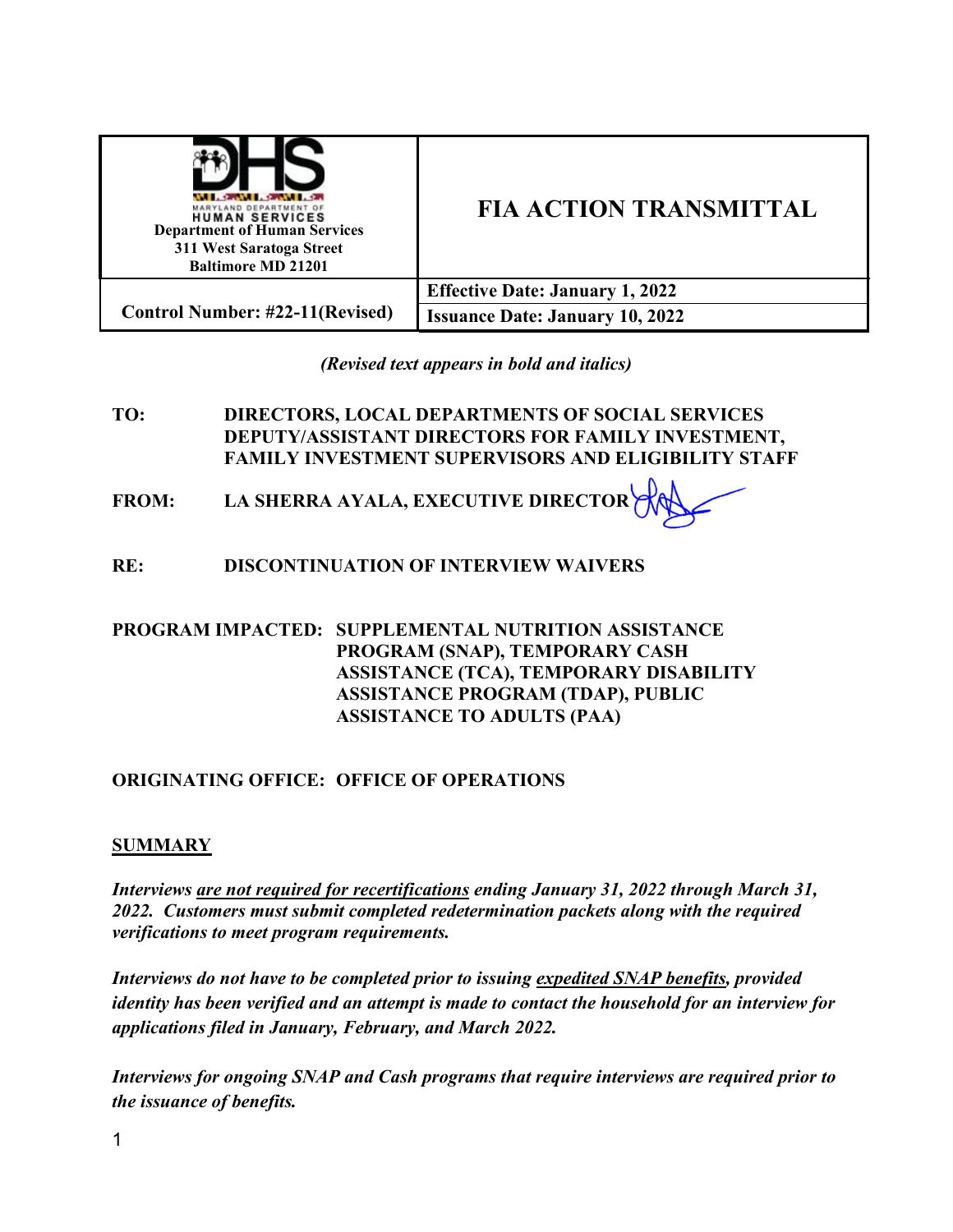Effective January 1, 2022, interviews will be required for all Supplemental Nutrition Assistance Program (SNAP) and Cash applications, *excluding the issuance of expedited SNAP benefits through March 31, 2022*. For applications received on and or after January 1, 2022, an interview must be completed prior to the issuance of *ongoing benefits*. *Interviews are not required for recertifications ending January 31, 2022 through March 31, 2022.*

During the pandemic, the Maryland Department of Human Services Family Investment Administration (DHS/FIA) exercised Interview Waivers authorized by federal laws and flexibilities tied to the State-issued emergency declaration. The Maryland State of Emergency (SOE) ended August 15, 2021, as a result the Interview Waivers ended December 31, 2021.

Case Managers must complete an interview prior to issuing *ongoing* SNAP *(excluding Expedited SNAP through March 31, 2022)*, CASH, and PAA applications. Interviews must be scheduled in the Eligibility & Enrollment (E&E) system.

Reference: AT #21-05 "Using Telephone Interviews As The Preferred Interview Method".

# **Expedited SNAP**

Effective January 1, 2022, Maryland can *continue to postpone the required interview prior to issuing SNAP expedited benefits through March 31, 2022.* All other expedited criteria and processing procedures still apply.

*Case Managers will not require households eligible for expedited service to complete an interview prior to approval, provided identity has been verified and an attempt was made to contact the household for an interview through March 31, 2022.* 

## *\*Note: Case Managers Workers must validate the attempt with narration and timely action by jurisdiction.*

Case Managers are expected to review each SNAP application the agency receives within 24 hours of receipt and confirm if the customer meets the expedited criteria. If the expedited criteria are met, the Case Managers must process the application and ensure the SNAP benefits are made available to the customer's EBT card on or before the 7th day. If the expedited criteria are not met, the SNAP application will remain pending until mandatory verifications are received on or before the 30th day of the application.

Reference: SNAP Manual Section 401.2 Expedited Service Criteria

# **POLICY HIGHLIGHTS:**

*Interviews do not have to be completed prior to issuing expedited benefits, provided identity has been verified and an attempt was made to contact the household for an interview for January, February, and March 2022.*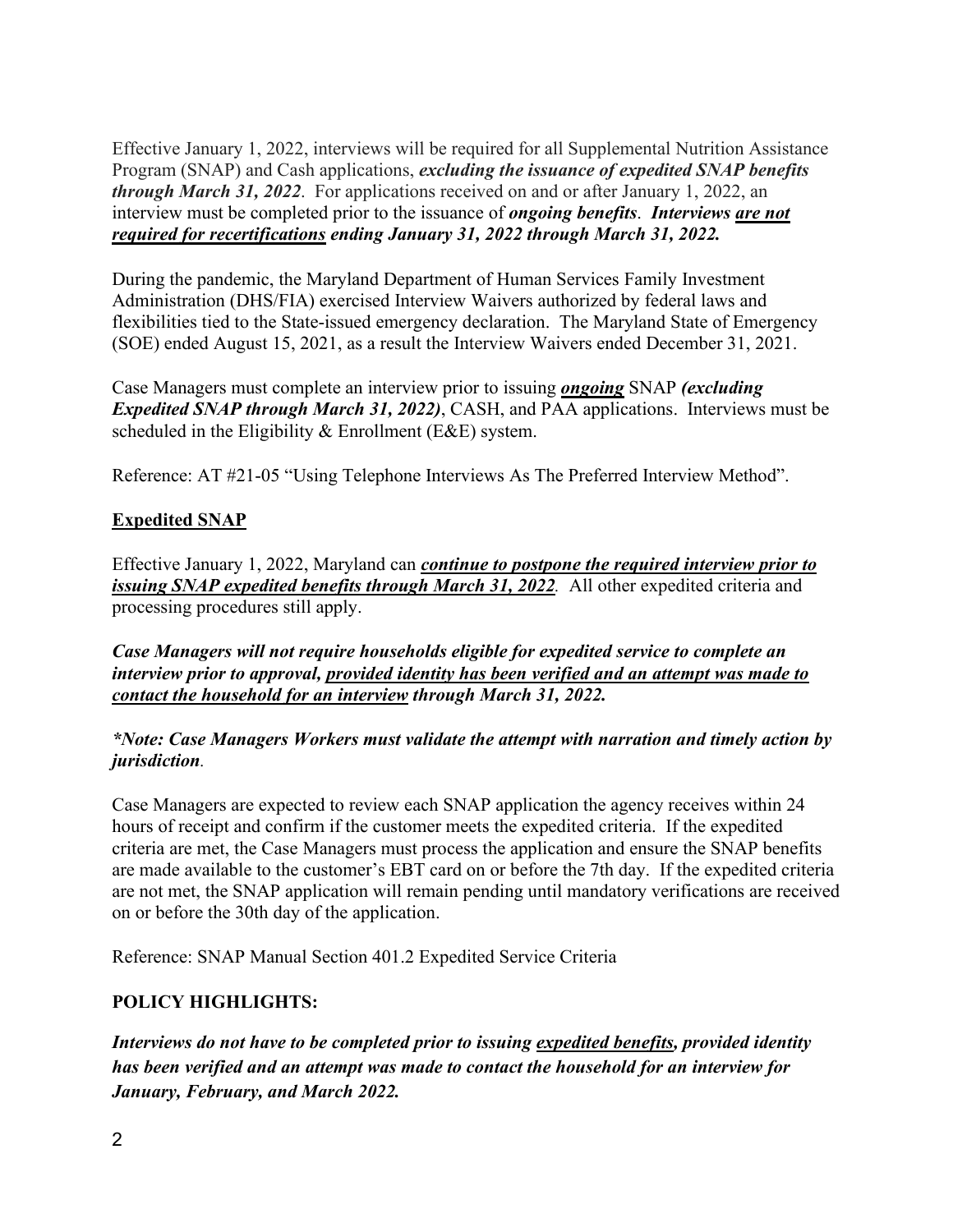- If a household does not complete the interview by the 7th calendar day, the benefits *can be issued through March 31, 2022* within the established expedited service time frames *as long as an interview was attempted and identity verified*. *The Expedited SNAP must be processed timely.* The application must be processed within the normal 30 days of the date of application, in accordance with 7 CFR 273.2 (FNS- GD- 2006-011) of the rules.
	- There are future enhancements to correct the E&E identified resource policy related discrepancies.
- The case manager must make every attempt (i.e. call the customer and leave a voice message at the number provided) to complete the interview prior to the 6th day through March 31, 2022 if identity needs to be verified.
	- Best practice: In addition, to a phone call an email can be sent to the customer to obtain the customers availability within the expedited frame.
- The appointment should be scheduled for ongoing benefits no later than the *tenth day prior to the 30th day of the application*. Interviews must be scheduled using the Eligibility & Enrollment (E&E) system. (E&E) system. Notices must go out by mail.
	- Customers who apply for benefits using the consumer portal (i.e myMDTHINK) will receive their appointment notification via the mail, an alert within the
		- consumer portal and a direct email to the email used to create the account. ■ Reference: IM: #22-08 "Redetermination Processes And Interviews In The Eligibility And Enrollment (E&E) System".
		- Customers who apply using a paper application will receive notification via mail. However, as best practice, if an email is provided by the customer, please use it to inform the customer of their upcoming scheduled appointment date and time.
- Case managers must take into account holidays and weekends. Therefore, if the seventh calendar day falls on a weekend or holiday, the application must be processed **before** the holiday or weekend.
- Contact the customer via telephone to conduct the interview. If no telephone number is provided on the application the interview method should be in person when scheduling the interview.
- The appointment notice will display the DHS Call Center number 1-800-332-6347 as the preferred way for a customer to communicate with the LDSS if they missed an interview or need to reschedule an appointment.

Note: For shelter and dependent care deductions to continue past the expedited month(s) the household will need to provide verification. If the household fails to do so, remove the deductions the second month. *The system will take this action if the shelter expense is properly coded as not verified.* 

Reference: AT: #20-13 (Revised) "Verification For Shelter And Dependent Care Expenses"; SNAP manual section 212 Deductions

**REMINDER:** The only mandatory verification for the expedited processing timeframe is proof of identity.

• Upon secondary screening or interview, if it is discovered the household now meets the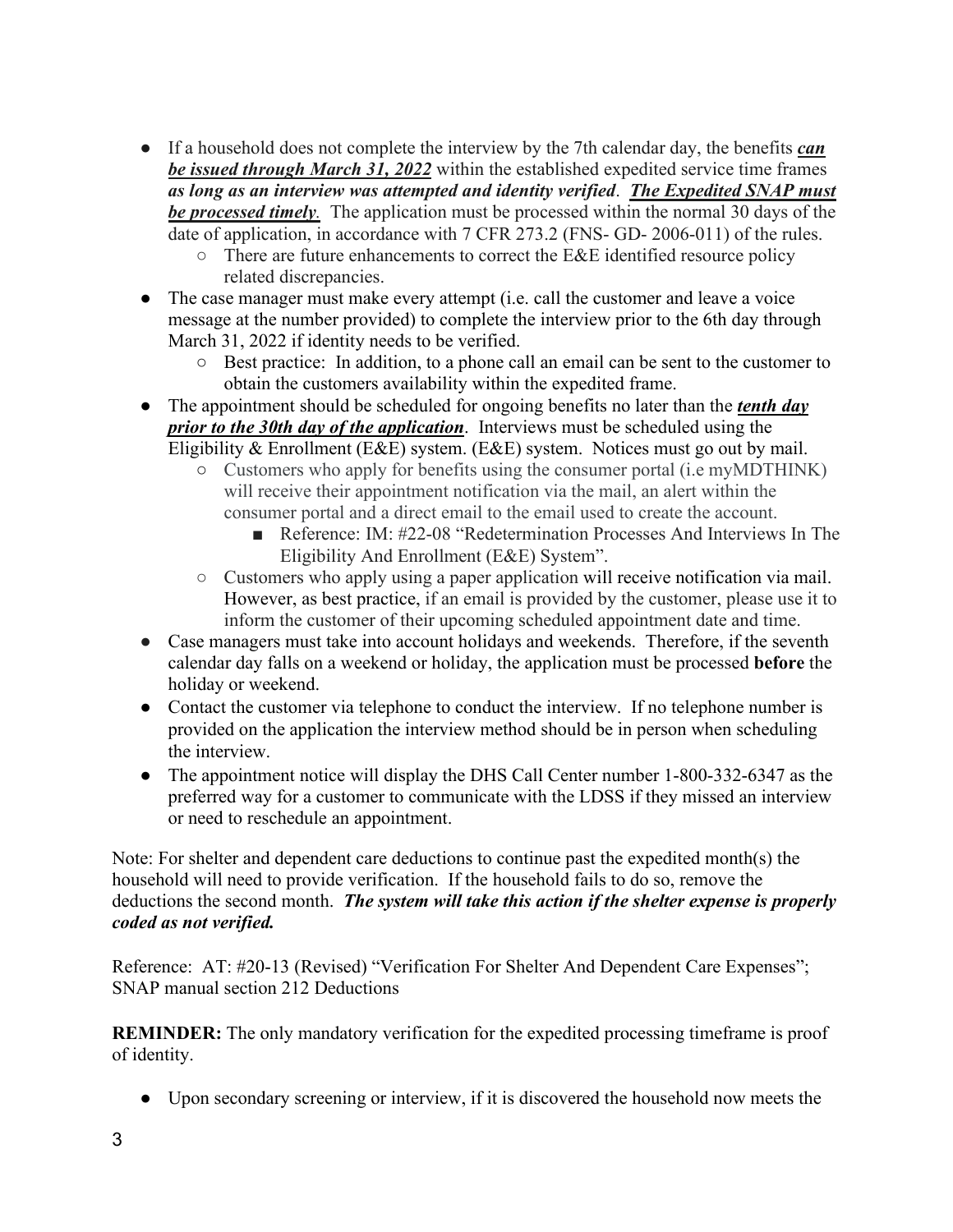expedited processing criteria due to a change in their circumstances (the date of discovery), the date the case manager discovers the household is eligible for expedited processes is counted as day one of the seven calendar days expedited processing timeframe.

To ensure the agency meets the "opportunity to participate" time frame, be sure to inquire during the interview whether or not the customer has access to a previous EBT card or is in need of a new EBT card. *No interview required for expedited processing through March 31, 2022.*

### **Application Missed Interview:**

*No interview is required for expedited processing through March 31, 2022. The interview is not missed. Therefore, there is no coding required.* 

*NOTE: Be sure to narrate the date and time when the interview was attempted and unable to be completed. Be sure to schedule an interview for the determination of ongoing SNAP benefits.* 

The interview must be completed before *ongoing* SNAP or Cash benefits can be issued. If a customer fails to complete the interview process, the case manager must:

- 1. Code the Interview as Missed
- 2. Preview and confirm a system generated NOMI is regenerated by the system
- 3. Narrate all the case management actions completed
- 4. Code the case as a Client Delay or Agency Delay, whichever applies

Code missed appointments appropriately as either Client Delay or Agency Delay:

• Administrative Information - failure to code an untimely case defaults to AD (non-Agency Delay coding **must be valid and supported by narration and timely action by jurisdiction**)

| <b>Cash Assistance</b>       |                                        |   |                              |  |
|------------------------------|----------------------------------------|---|------------------------------|--|
|                              | Delay Reason                           |   |                              |  |
| Delay                        | <b>Client Delay</b>                    | ᅮ |                              |  |
| <b>QA Errors</b>             | Quality Control □ State Review □<br>П. |   | <b>Administrative Review</b> |  |
| <b>Special Circumstances</b> | <b>Special Circumstances</b>           |   |                              |  |

● Confirm Eligibility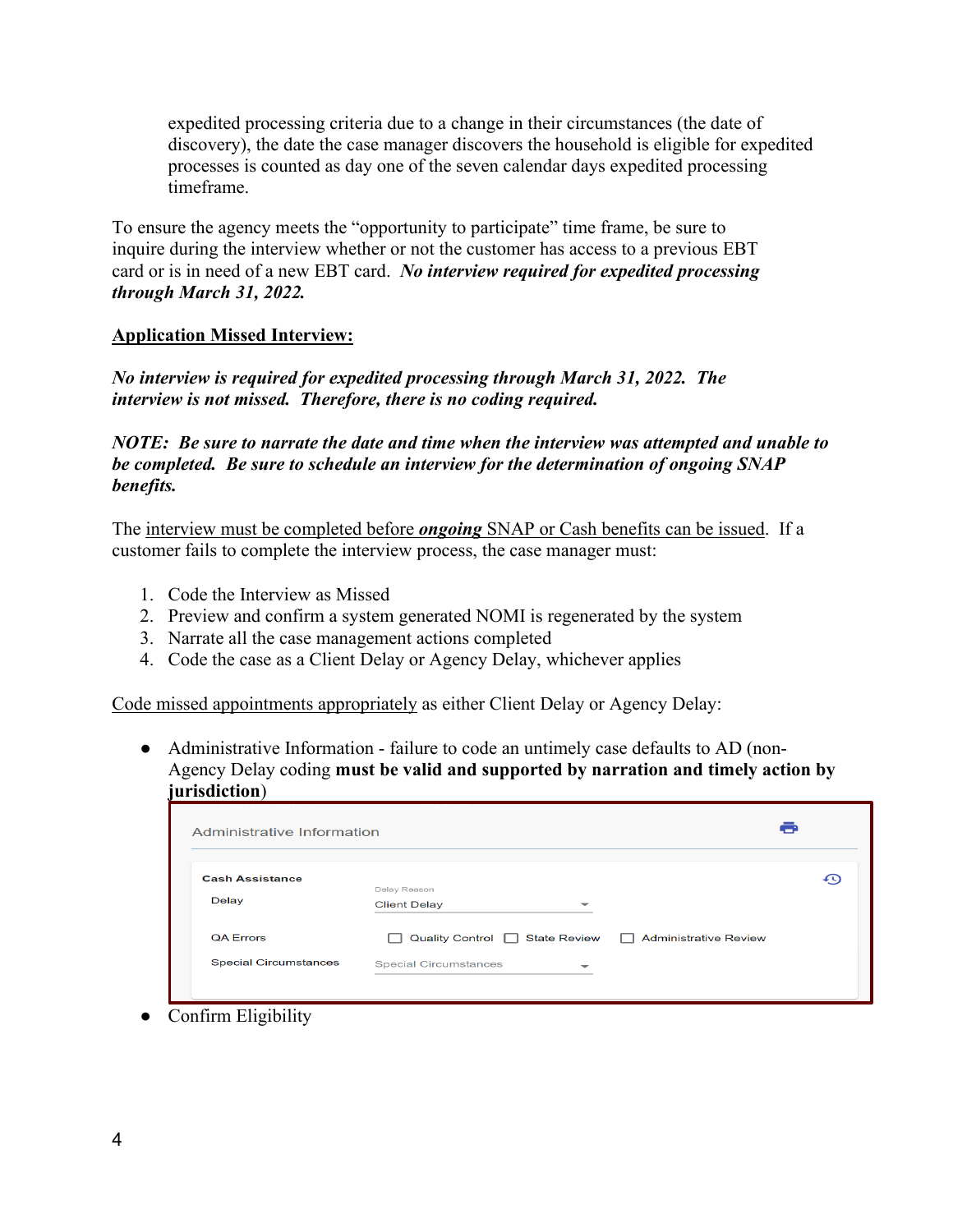| $\Lambda$ Eligibility Review     |                                  |                                    |                          |                         |
|----------------------------------|----------------------------------|------------------------------------|--------------------------|-------------------------|
| <b>Individual Assistance</b>     |                                  |                                    |                          |                         |
| <b>Eligibility History</b>       | BENEFIT MONTH: 12/2021           | Pass                               |                          |                         |
| Determine Eligibility            |                                  |                                    |                          |                         |
| Redetermination History          |                                  |                                    |                          |                         |
| <b>Eligibility Details</b>       |                                  |                                    |                          |                         |
|                                  | Program Eligibility              | Financial Eligibility              | Recoupment Details       |                         |
|                                  | <b>Program Details</b>           | Program Type                       | <b>Benefit Group</b>     | <b>RMP Indicator</b>    |
| 门 Works                          |                                  | NPA-FS (FS)                        | <b>SNAP</b>              | N/A                     |
|                                  | <b>Status</b>                    | <b>Eligibility Status</b>          | <b>Status Date</b>       | <b>Application Date</b> |
| <b>Secondence</b> Correspondence |                                  | Pass                               | 09/04/2021               | 12/07/2020              |
|                                  |                                  | <b>Non Financial Status</b>        | <b>Financial Status</b>  | <b>Resource Status</b>  |
|                                  |                                  | Pass                               | Pass                     | Pass                    |
|                                  |                                  | Program Begin Date                 | <b>Program End Date</b>  | <b>Household Size</b>   |
|                                  |                                  | 12/07/2020                         | $\overline{\phantom{a}}$ | $\overline{2}$          |
|                                  |                                  | <b>Categorically Eligible</b><br>F |                          |                         |
|                                  |                                  |                                    |                          |                         |
|                                  | <b>Eligibility Reasons</b>       | Reason 1                           |                          |                         |
|                                  |                                  | 460 Approved For SNAP              |                          |                         |
|                                  | Redetermination                  | <b>Redetermination Due Date</b>    |                          |                         |
|                                  |                                  | 05/31/2022                         |                          |                         |
|                                  | <b>Simplified Reporting Date</b> | <b>Simplified Reporting Date</b>   |                          |                         |
|                                  |                                  | 11/30/2021                         |                          |                         |

● Verifying change in case status - Application Status reports update every 3 hours. (Supervisor)

Reference: IM: #22-08 "Redetermination Processes And Interviews In The Eligibility & Enrollment (in E&E) System"

Do not delay processing an application or redetermination for non mandatory verifications. Once the 1052 has been sent and the customer does not return non mandatory verifications, please process the case and mark the non mandatory verifications as not verified.

Example: Application received January 3, 2022. Interview conducted January 5, 2022. At the time of application the customer's identity and citizenship had previously been verified. The customer submitted income verification with the application and or redetermination application. The customer discloses they pay shelter expenses and child care. The customer is provided a 1052 *(Case managers must use system generated notice of request for information (i.e. 1052) which will give the customer 10 calendar days to return the verifications)* for the deductions. On January 15, 2022, the case was reviewed to determine if the verification of the deductions were received. No verification of the deductions found. All the mandatory verifications were received and the customer was given 10 days to return the deduction verification. *The case should be processed immediately, marking the non mandatory deductions as unverified.* 

Reference: SNAP Verification Reference Chart issued with AT# 20-13; IM: 21-21 Mandatory Verification Matrix

**Action Required:** How to Schedule an Interview

There are two methods that a case manager can schedule an interview from the Application Disposition screen and/or from the Taskbar once the application registration is completed. The first method is used only for new application interviews as redetermination applications are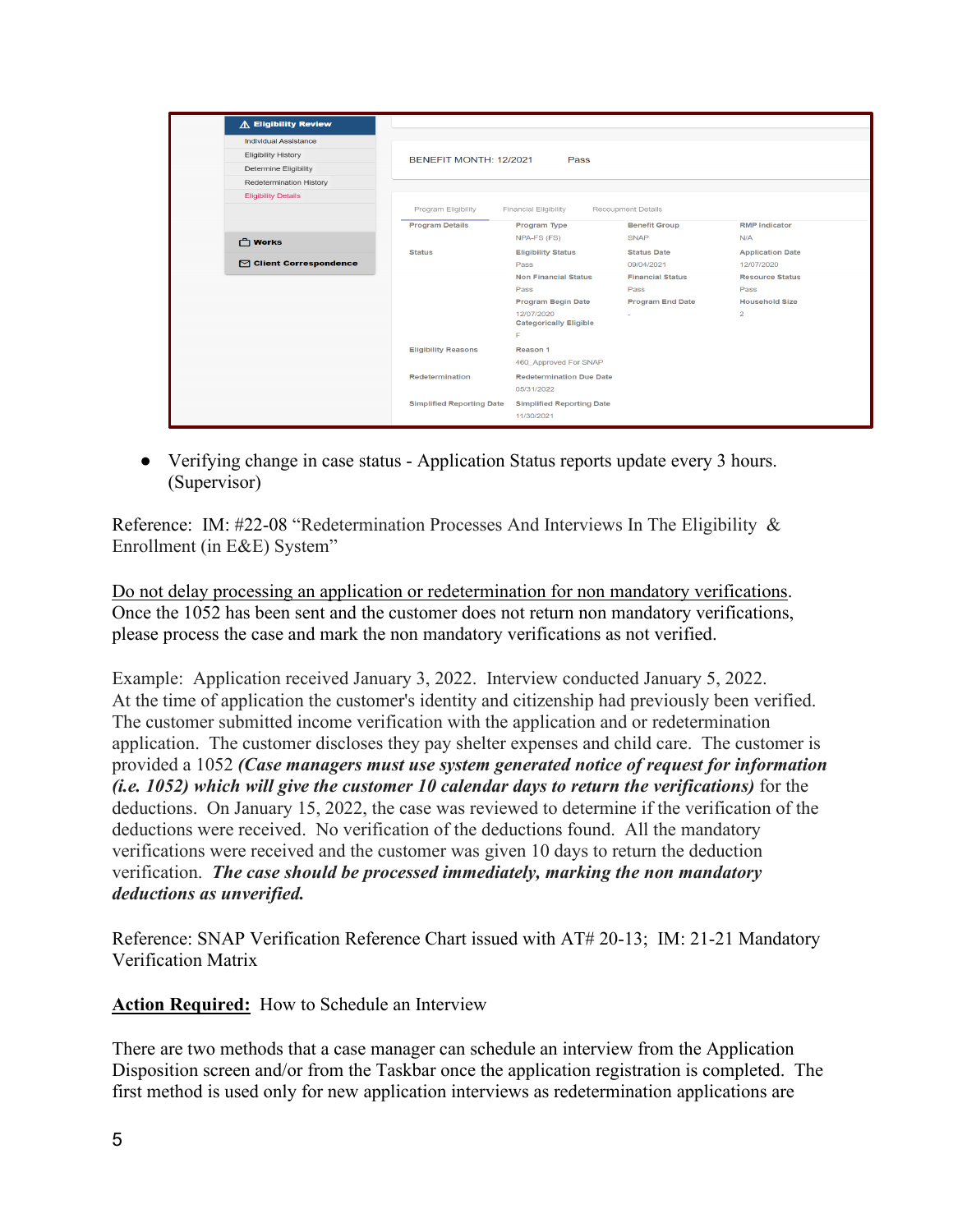automatically scheduled. The second method may be used for both application and redetermination interviews when a case manager wants to update a missed interview or when rescheduling an interview.

**Method 1:** From the Application Disposition Screen

After the application has been registered, E&E will take you to an Application Disposition screen with a schedule book on the right-hand side.

| <b>DERENT ESE</b> Eigibility & Enrollment | Set System Date                                  |                        | <b>Contact Support</b>               |                                                         |                                            |
|-------------------------------------------|--------------------------------------------------|------------------------|--------------------------------------|---------------------------------------------------------|--------------------------------------------|
| Go to Case                                | $\alpha$<br>Application Process -                |                        | Case Management +<br>Interfaces -    | Help                                                    |                                            |
| $\equiv$                                  | <b>Application Registration: App Disposition</b> | <b>HOH: Billy Joel</b> |                                      | Case ID: 202027211                                      |                                            |
| 2. App Registration                       | <b>Application Disposition</b>                   |                        |                                      |                                                         |                                            |
| Initiate                                  |                                                  |                        |                                      |                                                         | <b>Appointment Schedulin</b>               |
| Register                                  |                                                  |                        | APPLICATION REGISTRATION DISPOSITION |                                                         |                                            |
| Customer Registration                     | Office Assignment                                |                        | County                               | District Office                                         | Worker                                     |
| Contact Information                       |                                                  |                        |                                      | Select One District Office *<br>AA PROGRAM ACCESS OFFIC | Salact One Cape Worker<br>muron Richardson |
| Authorized Representative                 |                                                  |                        | Select One County *                  |                                                         |                                            |
| App Disposition                           |                                                  |                        |                                      |                                                         |                                            |
|                                           | <b>SIGNATURES</b>                                |                        |                                      |                                                         | Add Signature                              |
|                                           | Signature Type                                   |                        | <b>Signature Date</b>                | <b>Upload Document</b>                                  | Delete                                     |
|                                           |                                                  |                        |                                      |                                                         |                                            |

The schedule window will appear, and you will select the programs that are needed for the interview. The interview should cover all programs that the customer has applied to for assistance. The case manager will select the date and whether a telephone or in person (i.e face to face) interview is being scheduled. A telephone interview is always the preferred method unless a face-to-face interview has been requested by the customer.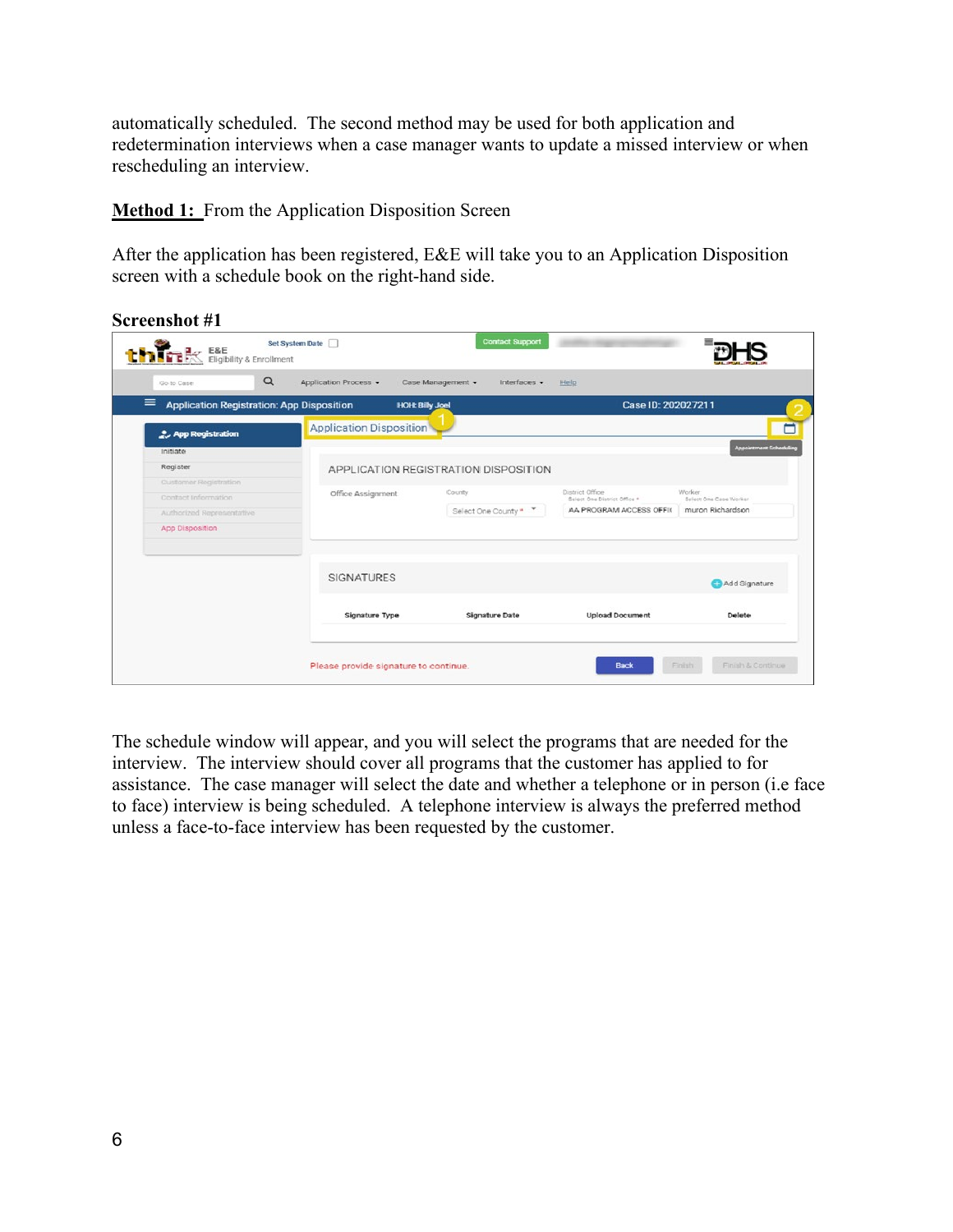#### **Screenshot #2**

|                   | Scheduled Time: -                                |                                                           |
|-------------------|--------------------------------------------------|-----------------------------------------------------------|
| Program Details   | $\sqrt{\text{SNAP}}$                             | $\vee$ Cash                                               |
| Interview Details | Interview Date *<br>3/23/2020<br>Interview Type* | 5<br><b>Check Availability</b><br>$\boxdot$<br>$\sqrt{m}$ |
|                   | In Person<br>Missed Interview                    | ٠                                                         |
| Missed Interview  | Select                                           | $\overline{\mathbf{v}}$                                   |
|                   |                                                  |                                                           |

Available time slots will be displayed in two-hour increments in the scheduling feature. The How-to Guide in E&E (also attached below) has not been updated to reflect the two-hour increments for scheduling, but the system has been updated to two-hour increments. The twohour increments will be every 30 minutes, ex: 8:30-10:30, 9:00-11:00, 9:30-11:30, etc. based on the local office capacity according to E&E logic at this time. Once a local has reached its capacity during a certain date and time frame, the local office will not be able to schedule any more interviews for it, unless a ticket is submitted.

#### **Screenshot #3**

| <b>SCHEDULE APPOINTMENT</b> |                                                                   |                                         |              |
|-----------------------------|-------------------------------------------------------------------|-----------------------------------------|--------------|
| Program Details             | $\vee$ SNAP                                                       | $\vee$ Cash                             |              |
| <b>Interview Details</b>    | Interview Date *<br>help can be a car between the                 | <b>Check Availability</b><br><b>ANY</b> |              |
|                             | Available Time Slots *                                            | Interview Type *                        |              |
| Missed Interview            | 08:30:00-09:00:00<br>09:00:00-09:30:00<br>Чщ<br>09:30:00-10:00:00 | In Person                               | $\checkmark$ |
|                             | 10:00:00-10:30:00                                                 |                                         |              |
|                             | 10:30:00-11:00:00                                                 |                                         |              |
| <b>Discard</b>              | 11:00:00-11:30:00                                                 |                                         | Save & Close |

## **Method 2:** From the E&E Taskbar

Method 2 can be utilized in rescheduling and updating appointments for both applications, and redeterminations. On the E&E Eligibility and Enrollment Worker Taskbar, enter the desired case ID and hit the magnifying glass. Once you are in Case Home, hit the Appointment Scheduling feature pictured on the top right.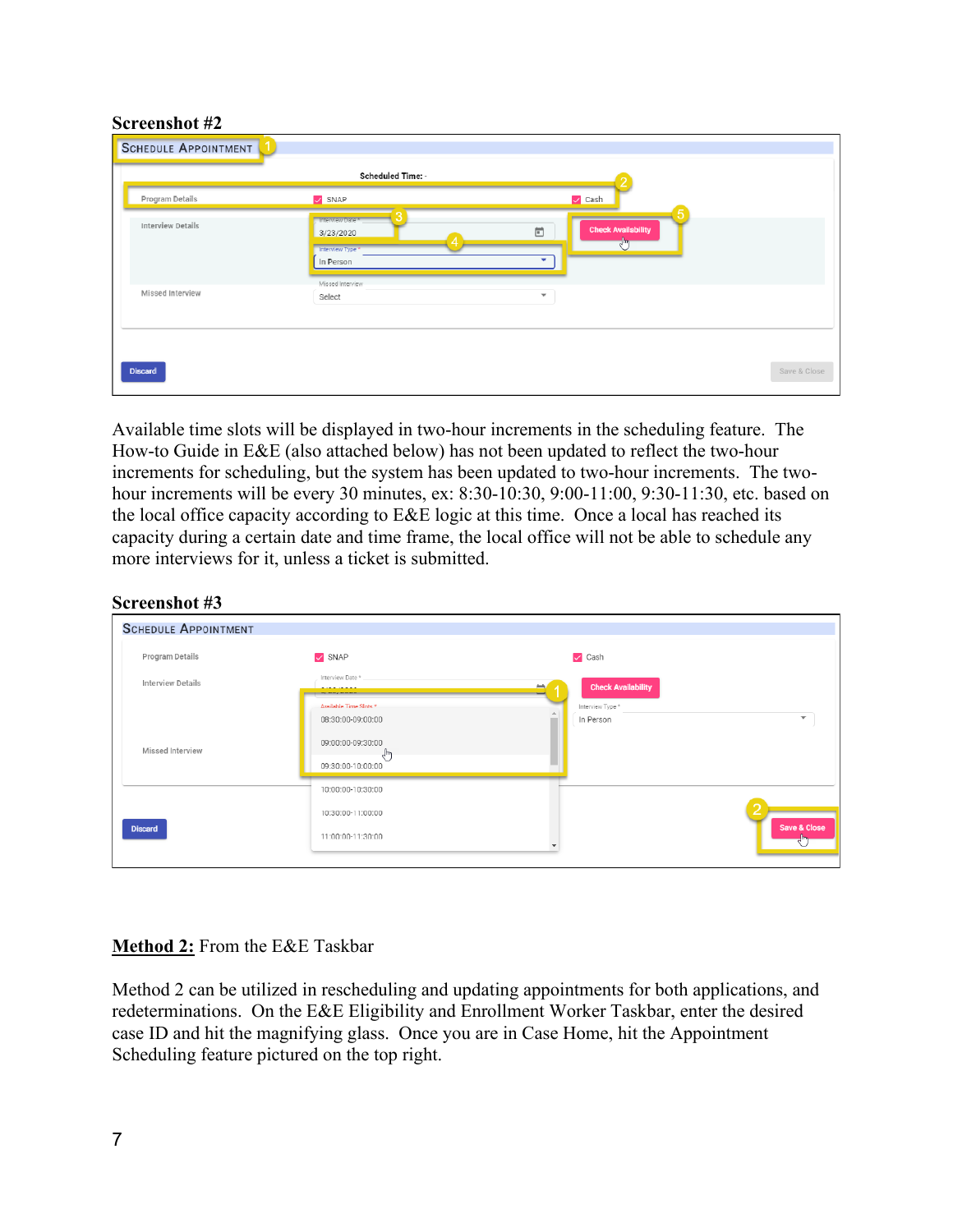| Screenshot #4                           |     |                                                                                                                                 |                   |                   |                  |                               |   |
|-----------------------------------------|-----|---------------------------------------------------------------------------------------------------------------------------------|-------------------|-------------------|------------------|-------------------------------|---|
|                                         | E&E | Set System Date<br><b>Eligibility &amp; Enrollment</b>                                                                          |                   |                   |                  |                               | c |
| Go to Case                              | a   | Application Process -                                                                                                           | Case Management + | Interfaces $\sim$ | He<br>Е          | խհ                            |   |
| $\equiv$<br>Change Reporting: Case Home |     | $\mathcal{L}^{\text{max}}_{\text{max}}$ and $\mathcal{L}^{\text{max}}_{\text{max}}$ and $\mathcal{L}^{\text{max}}_{\text{max}}$ |                   |                   | HOH: Julie Chang | <b>Appointment Scheduling</b> |   |
| <b>Eligibility Determination</b>        |     | Case Home                                                                                                                       |                   |                   |                  |                               |   |
| Case Home                               |     |                                                                                                                                 |                   |                   |                  |                               |   |

The same scheduling process will need to be conducted as in screens #2 and #3 described above in method #1 after this screen. After hitting save and close in screen #3, the Schedule Appointment window will reflect the scheduled time. Here, the case manager will update if the interview was a missed interview.

| Screenshot #5               |                                                                |                                                           |              |
|-----------------------------|----------------------------------------------------------------|-----------------------------------------------------------|--------------|
| <b>SCHEDULE APPOINTMENT</b> |                                                                |                                                           |              |
|                             | Scheduled Time: 09:00:00-09:30:00                              |                                                           |              |
| Program Details             | $\vee$ SNAP                                                    | $\vee$ Cash                                               |              |
| Interview Details           | Interview Date *<br>3/23/2020<br>Interview Type *<br>In Person | <b>Check Availability</b><br>ö<br>$\overline{\mathbf{v}}$ |              |
| Missed Interview            | Missed Interview<br>Select                                     |                                                           |              |
|                             | Yes<br>$\mathcal{E}^{\text{lin}}$<br><b>No</b>                 |                                                           |              |
| <b>Discard</b>              |                                                                |                                                           | Save & Close |

This window will also display a history of interviews with appointment details.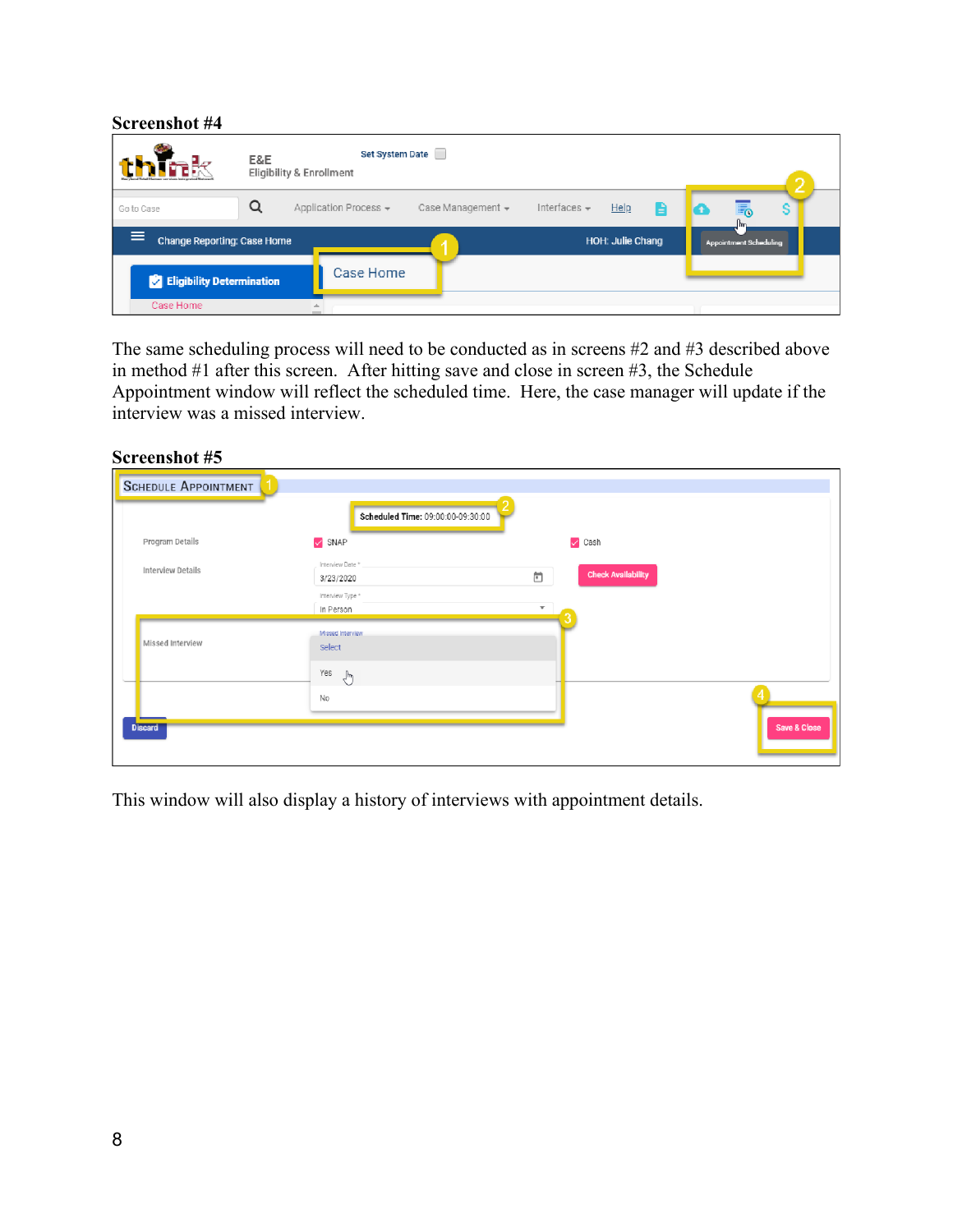### **Screenshot #6**

|                                 |                                             | Scheduled Time: 09:00:00-09:30:00  |                               |                          |
|---------------------------------|---------------------------------------------|------------------------------------|-------------------------------|--------------------------|
| Program Details                 | $\vee$ SNAP                                 |                                    | $\vee$ Cash                   |                          |
| <b>Interview Details</b>        | Interview Date*<br>3/26/2020                | $\overleftrightarrow{\phantom{a}}$ | <b>Check Availability</b>     |                          |
|                                 | Available Time Slots *<br>10:00:00-10:30:00 | $\overline{\tau}$                  | Interview Type *<br>In Person | $\overline{\phantom{a}}$ |
| Missed Interview                | Missed Interview<br>Select                  | $\overline{\phantom{a}}$           |                               |                          |
| <b>History of Appointments:</b> |                                             |                                    |                               |                          |
| Program Name                    | <b>Interview Date</b>                       | Interview Time                     | <b>Missed Interview</b>       |                          |
| SNAP                            | 03/23/2020                                  | 09:00:00-09:30:00                  |                               |                          |
| Cash                            |                                             |                                    |                               |                          |

### **Redetermination Interviews**

#### **No interview is required for redeterminations for January through March 31, 2022.**

Effective for Redeterminations due in April 2022, Redetermination Interviews will automatically be scheduled within the E&E system. The interview notice will go out with the redetermination packets.

Missed Interviews effective for Redeterminations due in April 2022

- If the customer submits their redetermination packet but fails to be available for the scheduled interview, the interview will be considered as Missed.
- If the interview is missed, the caseworker will update the Interview Status from "Scheduled" to "Missed" via the Scheduled Appointment Section.

Notice: E&E will generate a Notice of Missed Interview (NOMI) at the end of the business day.

• If the customer does not turn in their redetermination packet prior to or on the day of their interview date, then that interview is not considered missed. Leave the interview indicator as scheduled. The customer will be mailed a Notice of Adverse Action that will be triggered on or around the 16th.

Reference: IM: #22-08 Redetermination Processing in E&E

#### **ATTACHMENTS**

[How to Guide: Schedule an Interview](https://drive.google.com/file/d/1gifbHledlRunEs4M5Eng6Homt6Q6TW8m/view?usp=sharing) SNAP Manual Section 401 Screening for Expedited Services